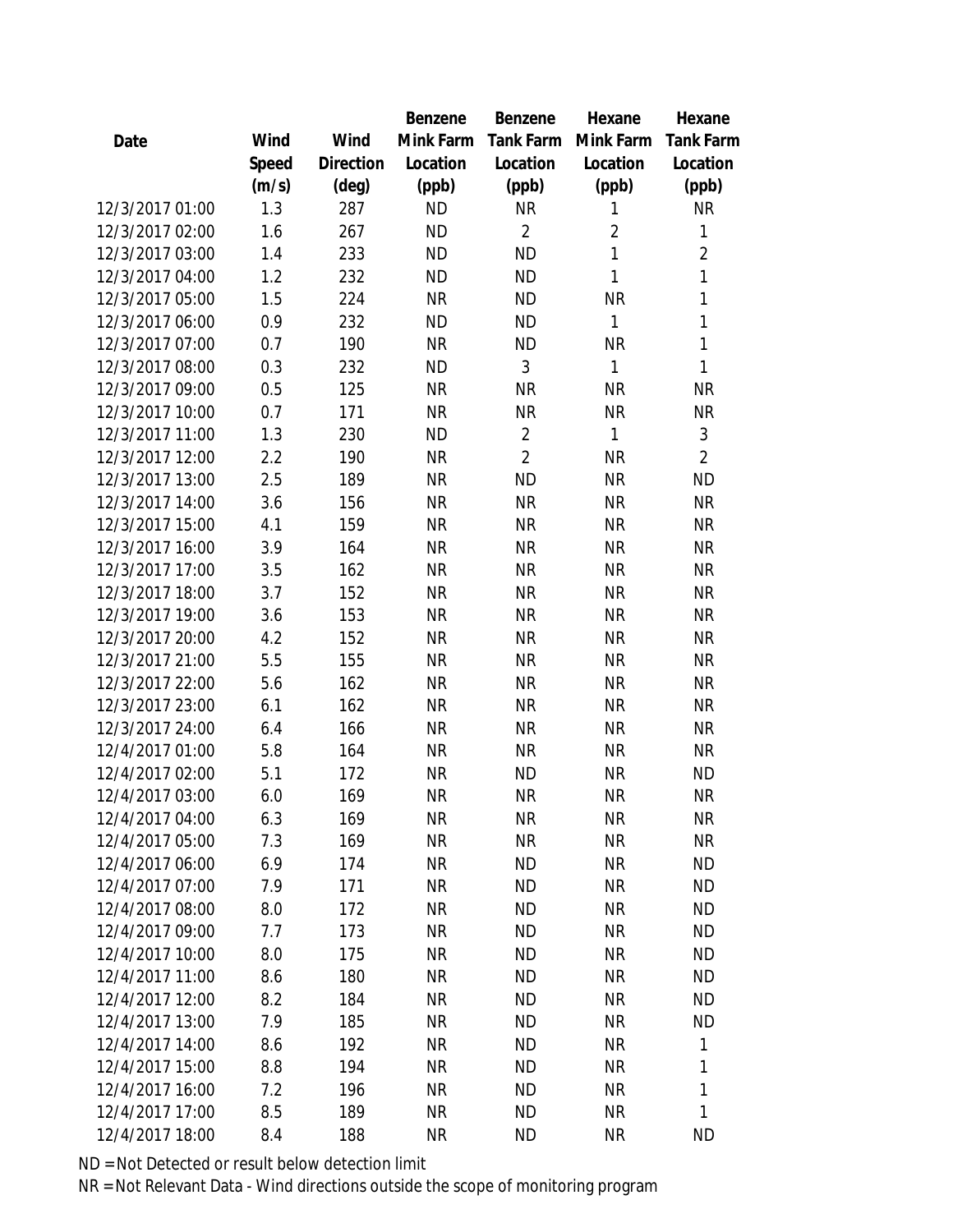|                 |       |                | Benzene   | Benzene   | Hexane    | Hexane           |
|-----------------|-------|----------------|-----------|-----------|-----------|------------------|
| Date            | Wind  | Wind           | Mink Farm | Tank Farm | Mink Farm | <b>Tank Farm</b> |
|                 | Speed | Direction      | Location  | Location  | Location  | Location         |
|                 | (m/s) | $(\text{deg})$ | (ppb)     | (ppb)     | (ppb)     | (ppb)            |
| 12/4/2017 19:00 | 9.6   | 187            | <b>NR</b> | <b>ND</b> | <b>NR</b> | <b>ND</b>        |
| 12/4/2017 20:00 | 8.7   | 187            | <b>NR</b> | <b>ND</b> | <b>NR</b> | <b>ND</b>        |
| 12/4/2017 21:00 | 9.3   | 188            | <b>NR</b> | <b>ND</b> | <b>NR</b> | <b>ND</b>        |
| 12/4/2017 22:00 | 10.0  | 192            | <b>NR</b> | <b>ND</b> | <b>NR</b> | 1                |
| 12/4/2017 23:00 | 8.9   | 200            | <b>NR</b> | <b>ND</b> | <b>NR</b> | 1                |
| 12/4/2017 24:00 | 10.0  | 245            | <b>ND</b> | <b>ND</b> | 1         | 1                |
| 12/5/2017 01:00 | 7.6   | 261            | <b>ND</b> | ΝD        | 1         | 1                |
| 12/5/2017 02:00 | 9.3   | 255            | <b>ND</b> | <b>ND</b> | 1         | 1                |
| 12/5/2017 03:00 | 9.6   | 263            | <b>ND</b> | <b>ND</b> | 1         | 1                |
| 12/5/2017 04:00 | 8.8   | 256            | <b>ND</b> | <b>ND</b> | 1         | 1                |
| 12/5/2017 05:00 | 9.4   | 251            | <b>ND</b> | <b>ND</b> | 1         | 1                |
| 12/5/2017 06:00 | 8.3   | 257            | <b>ND</b> | <b>ND</b> | 1         | 1                |
| 12/5/2017 07:00 | 8.7   | 252            | <b>ND</b> | <b>ND</b> | 1         | 1                |
| 12/5/2017 08:00 | 8.6   | 254            | <b>ND</b> | <b>ND</b> | 1         | 1                |
| 12/5/2017 09:00 | 8.0   | 252            | <b>ND</b> | <b>ND</b> | 1         | 1                |
| 12/5/2017 10:00 | 8.2   | 251            | <b>ND</b> | <b>ND</b> | 1         | 1                |
| 12/5/2017 11:00 | 8.6   | 255            | <b>ND</b> | <b>ND</b> | 1         | 1                |
| 12/5/2017 12:00 | 9.3   | 259            | <b>ND</b> | <b>ND</b> | 1         | 1                |
| 12/5/2017 13:00 | 9.2   | 260            | <b>ND</b> | <b>ND</b> | 1         | <b>ND</b>        |
| 12/5/2017 14:00 | 9.6   | 267            | <b>ND</b> | <b>ND</b> | 1         | 1                |
| 12/5/2017 15:00 | 10.5  | 262            | <b>ND</b> | <b>ND</b> | 1         | 1                |
| 12/5/2017 16:00 | 10.5  | 262            | <b>ND</b> | <b>ND</b> | 1         | 1                |
| 12/5/2017 17:00 | 8.9   | 259            | <b>ND</b> | <b>ND</b> | 1         | 1                |
| 12/5/2017 18:00 | 8.2   | 258            | <b>ND</b> | <b>ND</b> | 1         | 1                |
| 12/5/2017 19:00 | 7.4   | 255            | <b>ND</b> | <b>ND</b> | 1         | 1                |
| 12/5/2017 20:00 | 6.4   | 254            | <b>ND</b> | 1         | 1         | $\overline{2}$   |
| 12/5/2017 21:00 | 5.9   | 252            | <b>ND</b> | ΝD        | 1         | 1                |
| 12/5/2017 22:00 | 5.9   | 253            | <b>ND</b> | ΝD        | 1         | 1                |
| 12/5/2017 23:00 | 5.5   | 250            | <b>ND</b> | <b>ND</b> | 1         | 1                |
| 12/5/2017 24:00 | 5.5   | 248            | <b>ND</b> | <b>ND</b> | 1         | 1                |
| 12/6/2017 01:00 | 5.8   | 240            | <b>ND</b> | <b>ND</b> | 1         | 1                |
| 12/6/2017 02:00 | 6.1   | 248            | <b>ND</b> | ΝD        | 1         | <b>ND</b>        |
| 12/6/2017 03:00 | 6.1   | 248            | <b>ND</b> | <b>ND</b> | 1         | 1                |
| 12/6/2017 04:00 | 5.7   | 229            | <b>NR</b> | <b>ND</b> | <b>NR</b> | 1                |
| 12/6/2017 05:00 | 6.0   | 252            | <b>ND</b> | <b>ND</b> | 1         | 1                |
| 12/6/2017 06:00 | 4.5   | 256            | <b>ND</b> | 1         | 1         | $\overline{2}$   |
| 12/6/2017 07:00 | 4.8   | 240            | <b>ND</b> | ΝD        | 1         | 1                |
| 12/6/2017 08:00 | 5.5   | 251            | <b>ND</b> | ΝD        | 1         | 1                |
| 12/6/2017 09:00 | 4.3   | 266            | <b>ND</b> | 1         | 1         | $\overline{2}$   |
| 12/6/2017 10:00 | 4.9   | 272            | <b>ND</b> | ND        | 1         | 1                |
| 12/6/2017 11:00 | 6.1   | 276            | <b>ND</b> | NR        | 1         | <b>NR</b>        |
| 12/6/2017 12:00 | 6.3   | 270            | <b>ND</b> | <b>ND</b> | 1         | <b>ND</b>        |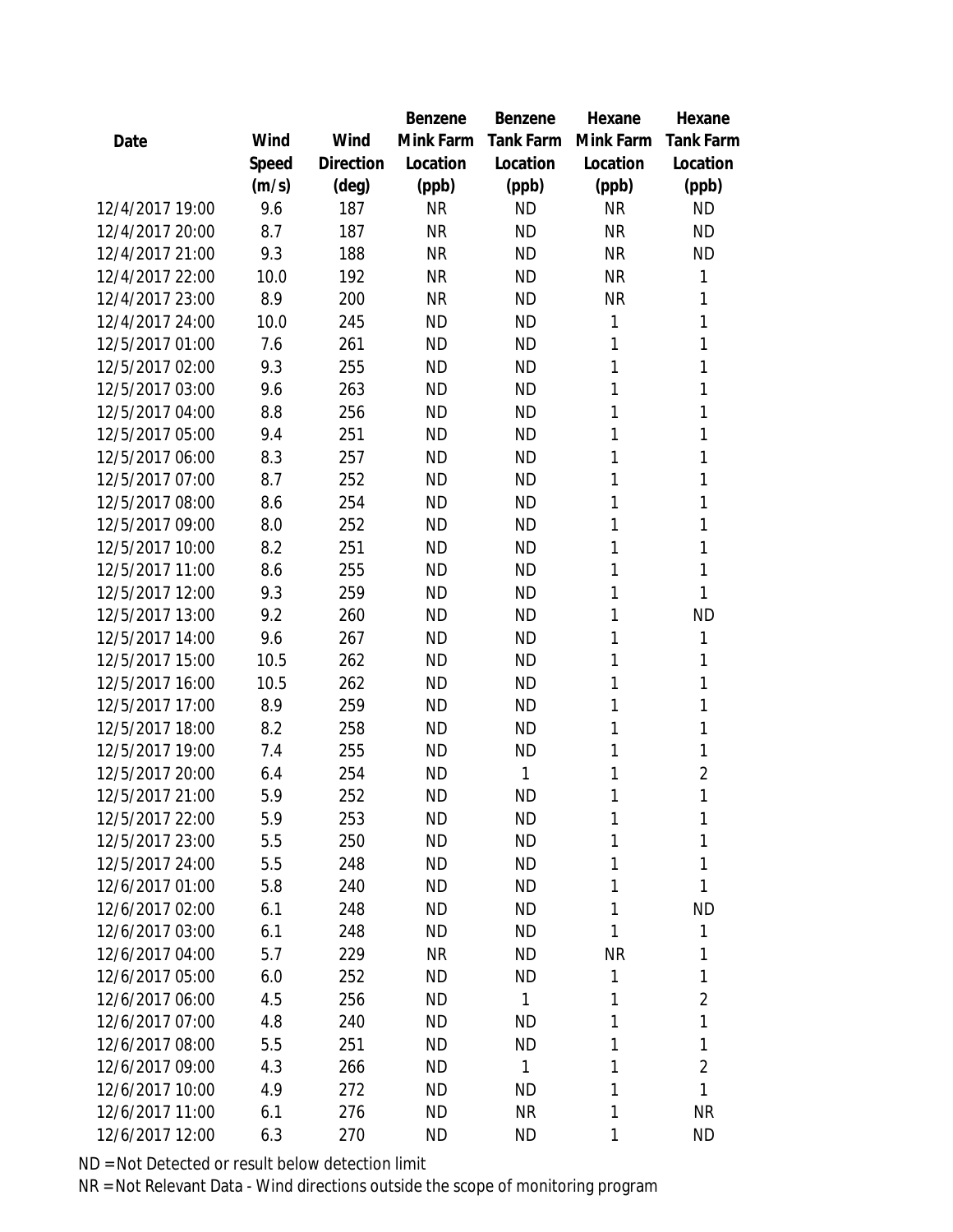|                 |       |           | Benzene   | Benzene   | Hexane    | Hexane         |
|-----------------|-------|-----------|-----------|-----------|-----------|----------------|
| Date            | Wind  | Wind      | Mink Farm | Tank Farm | Mink Farm | Tank Farm      |
|                 | Speed | Direction | Location  | Location  | Location  | Location       |
|                 | (m/s) | (deg)     | (ppb)     | (ppb)     | (ppb)     | (ppb)          |
| 12/6/2017 13:00 | 6.5   | 268       | <b>ND</b> | <b>ND</b> | 1         | 1              |
| 12/6/2017 14:00 | 6.5   | 263       | <b>ND</b> | <b>ND</b> | 1         | 1              |
| 12/6/2017 15:00 | 6.7   | 263       | <b>ND</b> | <b>ND</b> | 1         | <b>ND</b>      |
| 12/6/2017 16:00 | 6.5   | 264       | <b>ND</b> | <b>ND</b> | 1         | 1              |
| 12/6/2017 17:00 | 5.8   | 259       | <b>ND</b> | <b>ND</b> | 1         | $\mathbf{1}$   |
| 12/6/2017 18:00 | 4.1   | 261       | <b>ND</b> | <b>ND</b> | 1         | 1              |
| 12/6/2017 19:00 | 4.3   | 260       | <b>ND</b> | 1         | 1         | $\overline{2}$ |
| 12/6/2017 20:00 | 5.1   | 256       | <b>ND</b> | 1         | 1         | $\mathbf{1}$   |
| 12/6/2017 21:00 | 4.5   | 263       | <b>ND</b> | <b>ND</b> | 1         | 1              |
| 12/6/2017 22:00 | 4.3   | 264       | <b>ND</b> | 1         | 1         | 1              |
| 12/6/2017 23:00 | 4.2   | 280       | <b>ND</b> | <b>NR</b> | 1         | <b>NR</b>      |
| 12/6/2017 24:00 | 4.5   | 292       | <b>ND</b> | <b>NR</b> | 1         | <b>NR</b>      |
| 12/7/2017 01:00 | 4.6   | 292       | <b>ND</b> | <b>NR</b> | 1         | <b>NR</b>      |
| 12/7/2017 02:00 | 5.0   | 292       | <b>ND</b> | <b>NR</b> | 1         | <b>NR</b>      |
| 12/7/2017 03:00 | 5.3   | 290       | <b>ND</b> | <b>NR</b> | 1         | <b>NR</b>      |
| 12/7/2017 04:00 | 5.3   | 290       | <b>ND</b> | <b>NR</b> | 1         | <b>NR</b>      |
| 12/7/2017 05:00 | 5.3   | 294       | <b>ND</b> | <b>NR</b> | 1         | <b>NR</b>      |
| 12/7/2017 06:00 | 4.9   | 289       | <b>ND</b> | <b>NR</b> | 1         | <b>NR</b>      |
| 12/7/2017 07:00 | 4.7   | 311       | <b>ND</b> | <b>NR</b> | 1         | <b>NR</b>      |
| 12/7/2017 08:00 | 4.6   | 302       | <b>ND</b> | <b>NR</b> | 1         | <b>NR</b>      |
| 12/7/2017 09:00 | 4.0   | 294       | <b>ND</b> | <b>NR</b> | 1         | <b>NR</b>      |
| 12/7/2017 10:00 | 4.7   | 291       | <b>ND</b> | <b>NR</b> | 1         | <b>NR</b>      |
| 12/7/2017 11:00 | 5.2   | 296       | <b>ND</b> | <b>NR</b> | 1         | <b>NR</b>      |
| 12/7/2017 12:00 | 5.3   | 289       | <b>ND</b> | <b>NR</b> | 1         | <b>NR</b>      |
| 12/7/2017 13:00 | 5.1   | 274       | <b>ND</b> | <b>ND</b> | 1         | 1              |
| 12/7/2017 14:00 | 5.0   | 282       | <b>ND</b> | <b>NR</b> | 1         | <b>NR</b>      |
| 12/7/2017 15:00 | 5.1   | 282       | <b>ND</b> | <b>NR</b> | 1         | <b>NR</b>      |
| 12/7/2017 16:00 | 5.0   | 275       | <b>ND</b> | <b>ND</b> | 1         | <b>ND</b>      |
| 12/7/2017 17:00 | 4.8   | 275       | <b>ND</b> | <b>ND</b> | 1         | 1              |
| 12/7/2017 18:00 | 4.6   | 274       | <b>ND</b> | <b>ND</b> | 1         | <b>ND</b>      |
| 12/7/2017 19:00 | 4.0   | 266       | <b>ND</b> | 1         | 1         | 1              |
| 12/7/2017 20:00 | 4.2   | 267       | <b>ND</b> | 1         | 1         | 4              |
| 12/7/2017 21:00 | 4.1   | 256       | <b>ND</b> | 1         | 1         | $\overline{2}$ |
| 12/7/2017 22:00 | 3.9   | 253       | <b>ND</b> | 1         | 1         | 1              |
| 12/7/2017 23:00 | 4.7   | 249       | <b>ND</b> | <b>ND</b> | 1         | 1              |
| 12/7/2017 24:00 | 4.5   | 250       | <b>ND</b> | <b>ND</b> | 1         | 1              |
| 12/8/2017 01:00 | 4.9   | 250       | <b>ND</b> | <b>ND</b> | 1         | 1              |
| 12/8/2017 02:00 | 5.5   | 251       | <b>ND</b> | <b>ND</b> | 1         | 1              |
| 12/8/2017 03:00 | 4.9   | 251       | <b>ND</b> | <b>ND</b> | 1         | 1              |
| 12/8/2017 04:00 | 5.2   | 248       | <b>ND</b> | <b>ND</b> | 1         | <b>ND</b>      |
| 12/8/2017 05:00 | 5.8   | 247       | <b>ND</b> | <b>ND</b> | 1         | <b>ND</b>      |
| 12/8/2017 06:00 | 4.4   | 229       | <b>NR</b> | <b>ND</b> | <b>NR</b> | <b>ND</b>      |
|                 |       |           |           |           |           |                |